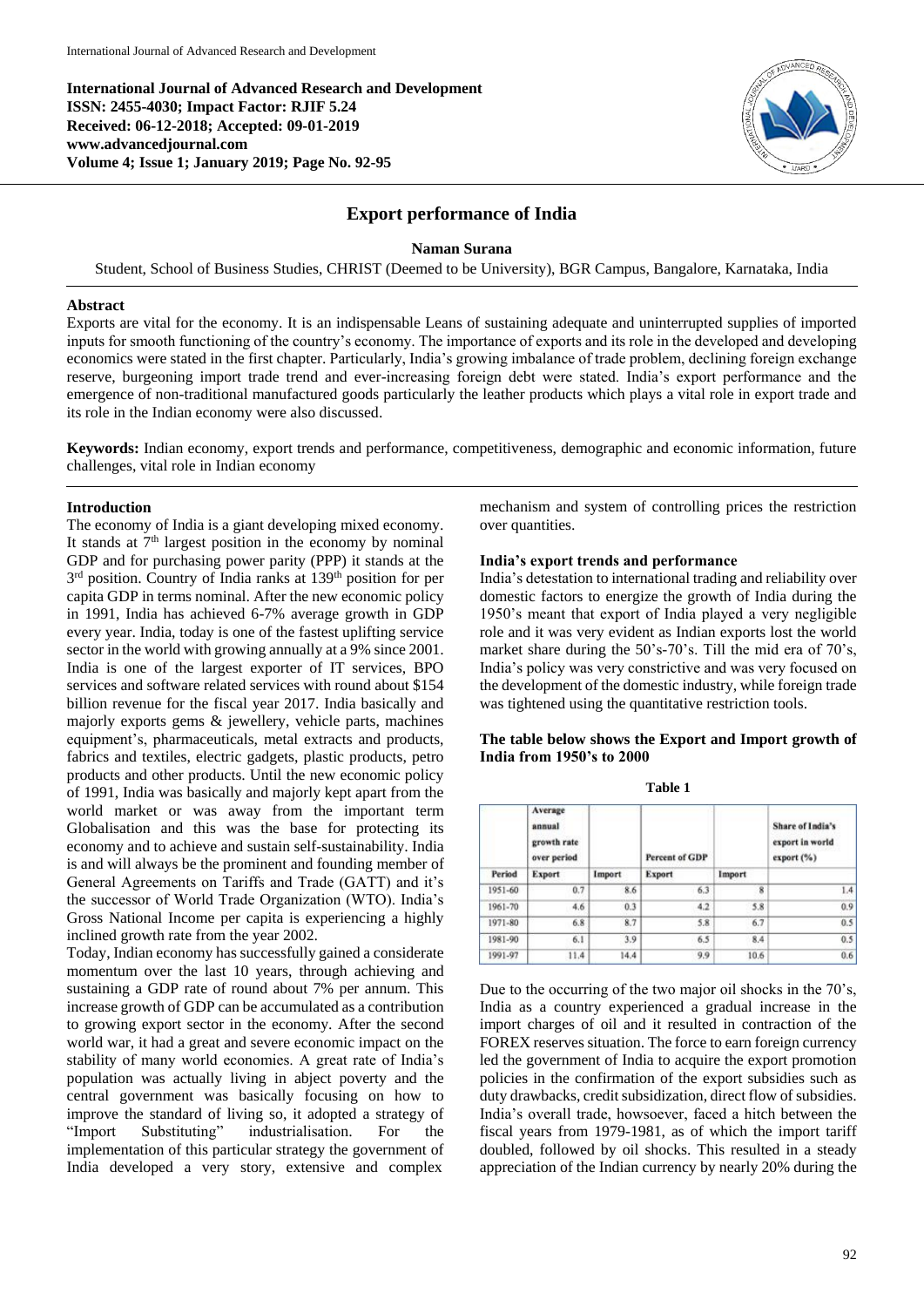time frame of 1979-1986 and also had an adverse effect and impact on the export competitiveness.

### **The following graph gives a brief idea about the Export and Import share (%) in India's GDP**





The liberalization, privatization and globalization of the economy of India with the follow of the balance of payment crisis resulted in a major policy and changes in the exchange rates which resulted in a favourable impact on the India's trade as clearly visible in the above graph. The above figure reveals a very tapered increment in the share of the exports and the imports during the time frame of 1990-2008. Share of exports for the GDP of India got a descent increment from around 7.13% to rounded 23.5% in the same time frame (1990-2008), while in case of imports, its share in India's GDP took a mushrooming rate from 8% to 29% in the same time frame. The export performance of India is like a speedometer which always fluctuates. From the year 2001- 02, the exports in India faced another offset due to the semi recession period occurred and faced in the United States. The attack by the terrorist on the World Trade Centre created and caused a net loss of 0.25% in the GDP of USA and which had an impact on the performance and value of India's export. The major setback apart from this for the export performance of India was the major Global crisis of 2008. Due, to this crisis, a large number of investment banks were collapsed in no time and created in a hike in the global oil prices, which was a major reason for the rising inflation which led to Global Recession.





Albeit the export sector has a very significant role for the domestic economy by putting into the table around 25 % to the country's GDP (2009), whereas its contribution to world's exports continues and stands around mere 1.5 %, which is a positive significant change after the new economic policy 1991.

#### **Competitiveness of Indian exports**

The ability of an economy to match the marks and stand around in the Global market by either the production of commodities at a lower mark or selling the commodities at a lesser or cheaper price in compared to the competitors. Here, the importance and the relevance of a very famous study or a method which was developed by a famous researcher named "Balassa" in 1965 which usually helps in measuring export competitiveness.

So, RCA in basically calculated as,

$$
RCA = (Xij / Xwj) / (Xi / Xw)
$$

Here,

- 1.  $Xij = i$  is the country's export with j as the product
- 2. Xwj = world's export of commodity j
- 3.  $Xi = sum total of country i's export$

4.  $Xw = total world export$ 

#### **Recent Knowledge**

In recent years, the Indian government has appreciated and recognized the acuteness of the performance of the manufacturing sector which indeed is a cause of concern. For this they have implemented and taken into the approval of New Manufacturing Policy, 2011. This policy was with this basic aim of building the capacity of this manufacturing sector and strengthening their contribution towards India's GDP from 16 % to 25 % as well as improvisation the International competitiveness of this sector.





Exports from India grew at an average speed of around 12 % during the months of April-November, 2017 compared to that of Vietnam and Indonesia. India's double-digit growth in the exports created a benchmark in the fiscal of the country. The important point for India worrying is the divergence in between the labour-intensive sectors and the other sectors. The government of Narendra Modi had initiated structural reforms during these months. These reforms basically don't have effect in short run but would benefit the economy in long runs. India's CAD (current account deficit) inclined sharply to around \$ 14.3 billion or a 2.4% growth in the GDP of FY2018.

#### **FROM 2011-2018**

News about the Indian exports was about the dinginess throughout the year 2015. As compared to the previous year (2014) the corresponding months of the year 2015 were notably very low and comparatively less. This situation in the year 2015 was a perfect situation of nadir. This prevailing problem is not new, this is persisting from a very long time. The performance of India in exports in the past few years has been very indigent in compared to the economies of different other developing countries.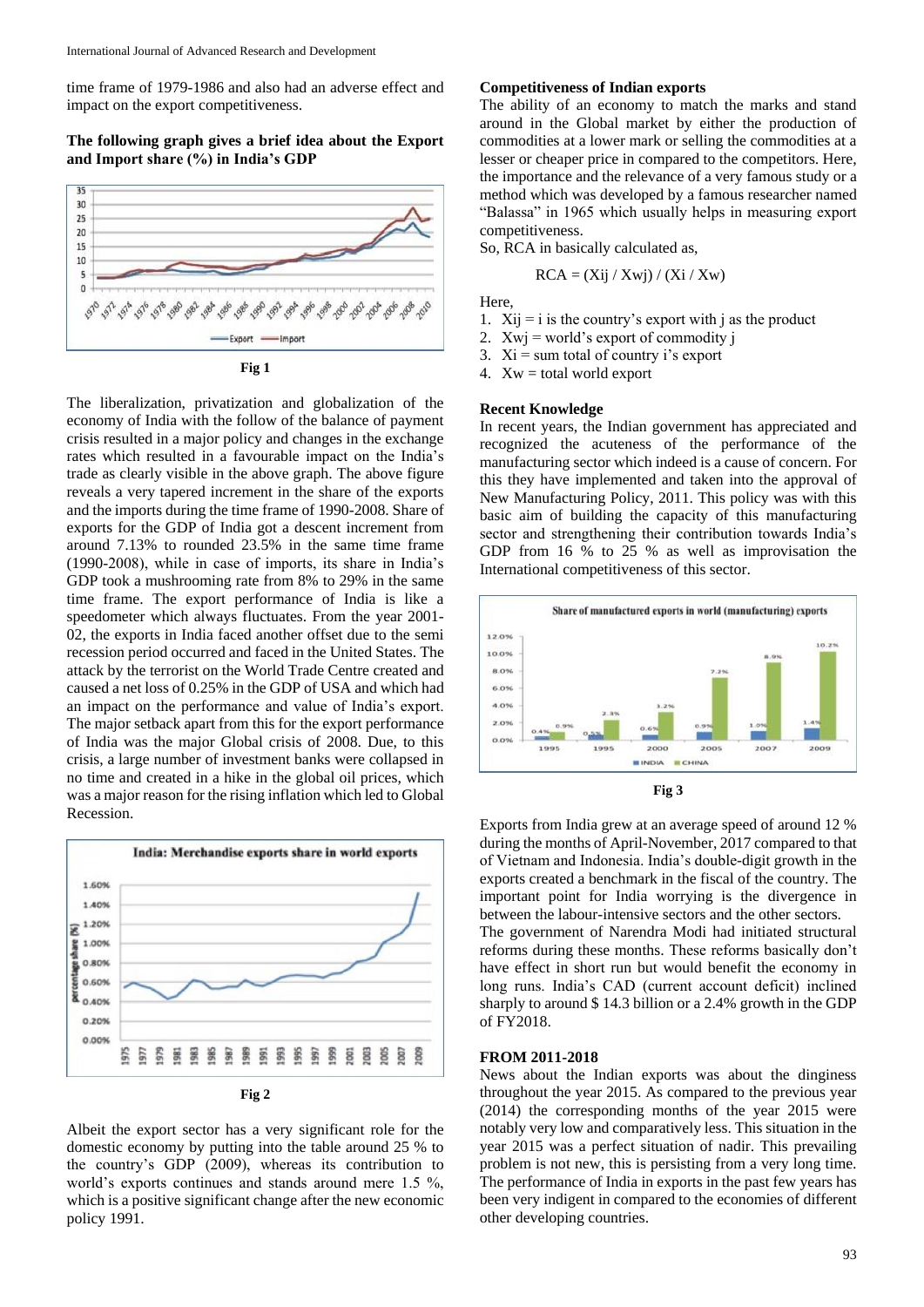**Table 2**

| India's foreign trade                   |         | (in \$ billion) |         |         |         |
|-----------------------------------------|---------|-----------------|---------|---------|---------|
|                                         | 2010-11 | 2011-12         | 2012-13 | 2013-14 | 2014-15 |
| Merchandise exports                     | 250     | 306             | 300     | 314     | 310     |
| Merchandise imports                     | 370     | 489             | 491     | 450     | 448     |
| Balance of trade                        | $-120$  | $-183$          | $-191$  | $-136$  | $-138$  |
| Exports as a<br>percentage of imports   | 67.6    | 62.5            | 61.2    | 69.8    | 69.3    |
| Trade deficit as<br>a percentage of GDP | 7.2     | 10              | 10.4    | 7.1     | 6.7     |

Source: Directorate General of Commercial Intelligence and Statistics

The above table reveals and depicts a stagnation in the value of exports in terms of dollars. The stagnation of dollars







|                                          | India                              | <b>USA</b>                          |  |
|------------------------------------------|------------------------------------|-------------------------------------|--|
| Population                               | 1.1 billion                        | 290 million                         |  |
| <b>Political Structure</b>               | Parliamentary Democracy            | Constitution based federal republic |  |
| <b>Political Parties</b>                 | 6 "national" and numerous regional | 2 "national" parties                |  |
| Legal System                             | Based on English common law        | Based on English common law         |  |
| Independence from the British            | 1947 (August 15)                   | 1776 (July 4)                       |  |
| <b>GDP</b>                               | \$501.8 billion                    | \$10.45 trillion                    |  |
| GDP growth rate                          | 6-8% (in past decade only)         | 2.45%                               |  |
| GNP per Capita (Purchasing Power Parity) | \$2,600                            | \$36,000                            |  |
| Language of Business                     | English                            | English                             |  |
| Literacy                                 | Varies by state 55-90%             | 97%                                 |  |
| <b>Exports</b>                           | \$61 billion (FY2004)              | \$687 billion                       |  |
| Imports                                  | \$75 billion (FY2004)              | $$1.165$ trillion                   |  |

#### **Table 3:** Demographic and economic information

#### **Trade Performance**

Exports crossed the milestone figure of US \$ 100 billion to contact US \$ 103 billion amid 2005-06. Amid the present year 2006-07 sends out are required to achieve the objective of US \$ 125 billion if the present rate of development of fares is kept up amid the last quarter of the year. The supported development of stock fares at more than 20 percent amid the most recent couple of years is more than double the development of Gross Domestic Product (GDP). On the off chance that this pattern proceeds with the fare focus of US \$ 150 billion set in the Foreign Trade Policy for 2009 is probably going to be accomplished easily. The development execution of fares has been a result of a cognizant and coordinated exertion with respect to the Government to cut down exchange costs and encourage exchange. The vision and the guide given by the Foreign Trade Policy (2004-09) for a five-year time frame with unmistakably articulated goals, systems and approach activities has been instrumental in putting sends out on a higher development direction. The export focus amid 2004-05 at around US \$ 75 billion was looked to be multiplied to US \$ 150 billion by the terminal year of the Foreign Trade Policy, for example 2008-09. Without precedent for the historical backdrop of arranging multiplying of fares in under five years is being viewed as a feasible target. What is much progressively huge is that sends out have been imagined as a motor for producing extra financial movement for work age with exceptional spotlight on provincial and semi-urban territories. The fare development in India is halfway by virtue of a good global condition coming about because of a continued world GDP development at around 5 percent since 2003. This has prompted blasting exchange volumes and rising item costs on the planet showcase. Be that as it may, this by itself does not by any stretch of the imagination clarify the 250

unprecedented development execution. Fares from India additionally reacted to various change measures and arrangement activities. The Government attempted to diminish exchange boundaries, cut down exchange costs and encourage exchange. Without precedent for the historical backdrop of arranging multiplying of fare movement inside five years was set as a solid focus of the Foreign Trade Policy of the Government. Amid the initial nine months of the current money related year (April - December 2006-07) sends out remained at US \$ 89 billion while imports were esteemed at US \$ 131 billion. Exchange shortfall was evaluated at US \$ 42 billion. The total remote exchange information in US Dollar and Rupee expressions for the period April-December 2005-06 and 2006-07.

## **Indian economy: future challenges**

- 1. Sustaining the growth momentum and achieving an annual average growth of 9-10 % in the next five years.
- 2. Simplifying procedures and relaxing entry barriers for business activities and Providing investor friendly laws and tax system.
- 3. Hecking the growth of population; India is the second highest populated country in the world after China. However in terms of density India exceeds China as India's land area is almost half of China's total land. Due to a high population growth, GNI per capita remains very poor. It was only \$ 2880 in 2003 (World Bank figures).
- 4. Boosting agricultural growth through diversification and development of agro processing.
- 5. Expanding industry fast, by at least 10% per year to integrate not only the surplus labour in agriculture but also the unprecedented number of women and teenagers joining the labour force every year.
- 6. Developing world-class infrastructure for sustaining